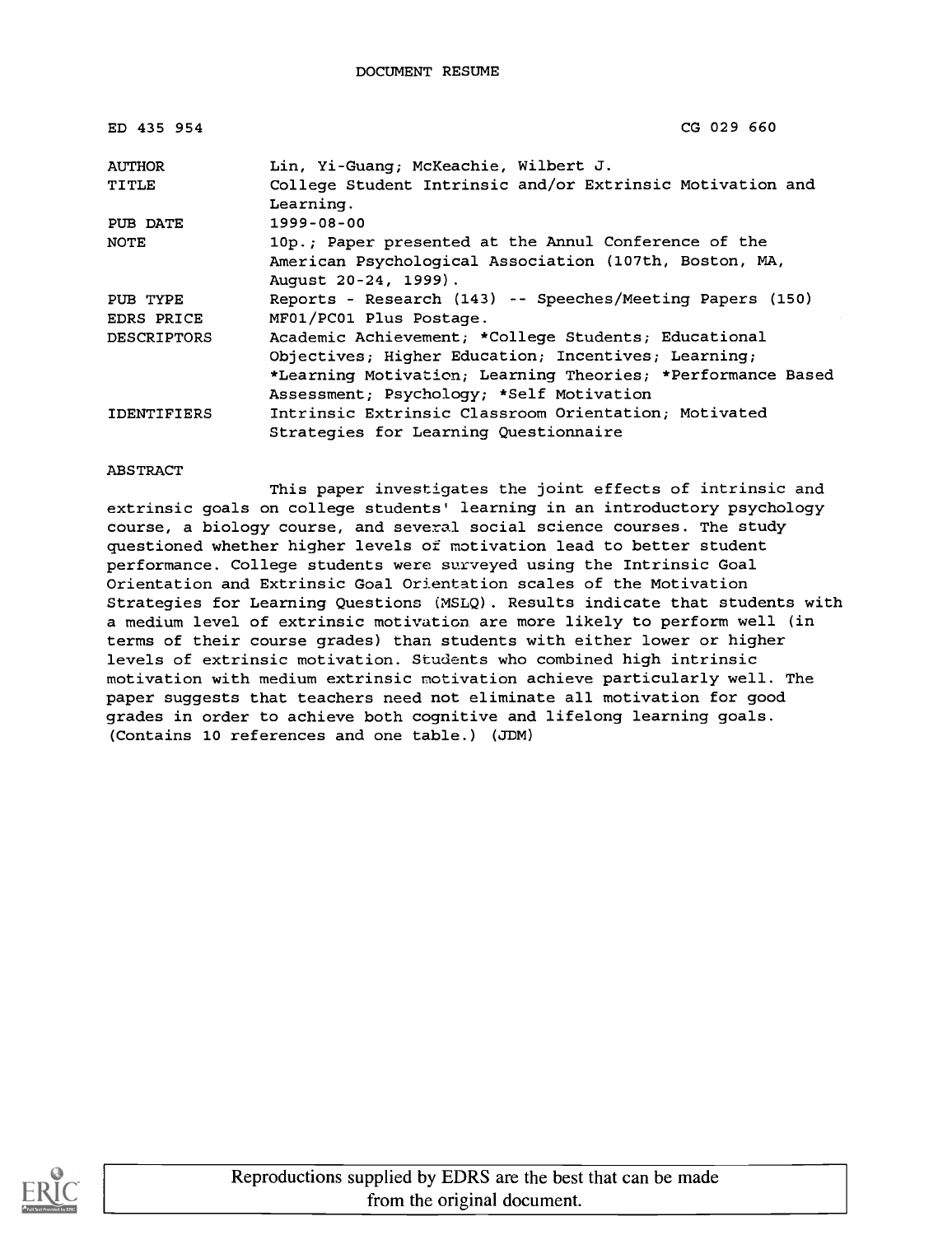#### College Student Intrinsic and/or Extrinsic Motivation and Learning

#### Yi-Guang Lin and Wilbert J. McKeachie

The University of Michigan

#### Abstract

Problem: Do higher levels of motivation lead to better performance? Method: We investigated the joint effects of intrinsic and extrinsic motivation as assessed by the Intrinsic Goal Orientation and Extrinsic Goal Orientation scales of the Motivated Strategies for Learning Questionnaire (MSLQ) in two samples of students' performance in a "Learning to Learn" course and in a third sample of nine classes in three disciplines. Results: Students with a medium level of extrinsic motivation are more likely to perform well (in terms of their course grades) than students with either lower or higher levels of extrinsic motivation. Those who couple high intrinsic motivation with medium extrinsic motivation achieve particularly well.

| PERMISSION TO REPRODUCE AND<br>DISSEMINATE THIS MATERIAL HAS<br><b>BEEN GRANTED BY</b><br>Mckeachie |  |
|-----------------------------------------------------------------------------------------------------|--|
| TO THE EDUCATIONAL RESOURCES<br>INFORMATION CENTER (ERIC)                                           |  |

U.S. DEPARTMENT OF EDUCATION Office of Educational Research and Improvement EDUCATIONAL RESOURCES INFORMATION CENTER (ERIC) This document has been reproduced as received from the person or organization

originating it.

Minor changes have been made to improve reproduction quality.

Points of view or opinions stated in this document do not necessarily represent official OERI position or policy.

Paper presented at the 107th Annual Meeting of the American Psychological Association, Boston, August, 1999

029660

BEST COPY AVAILABLE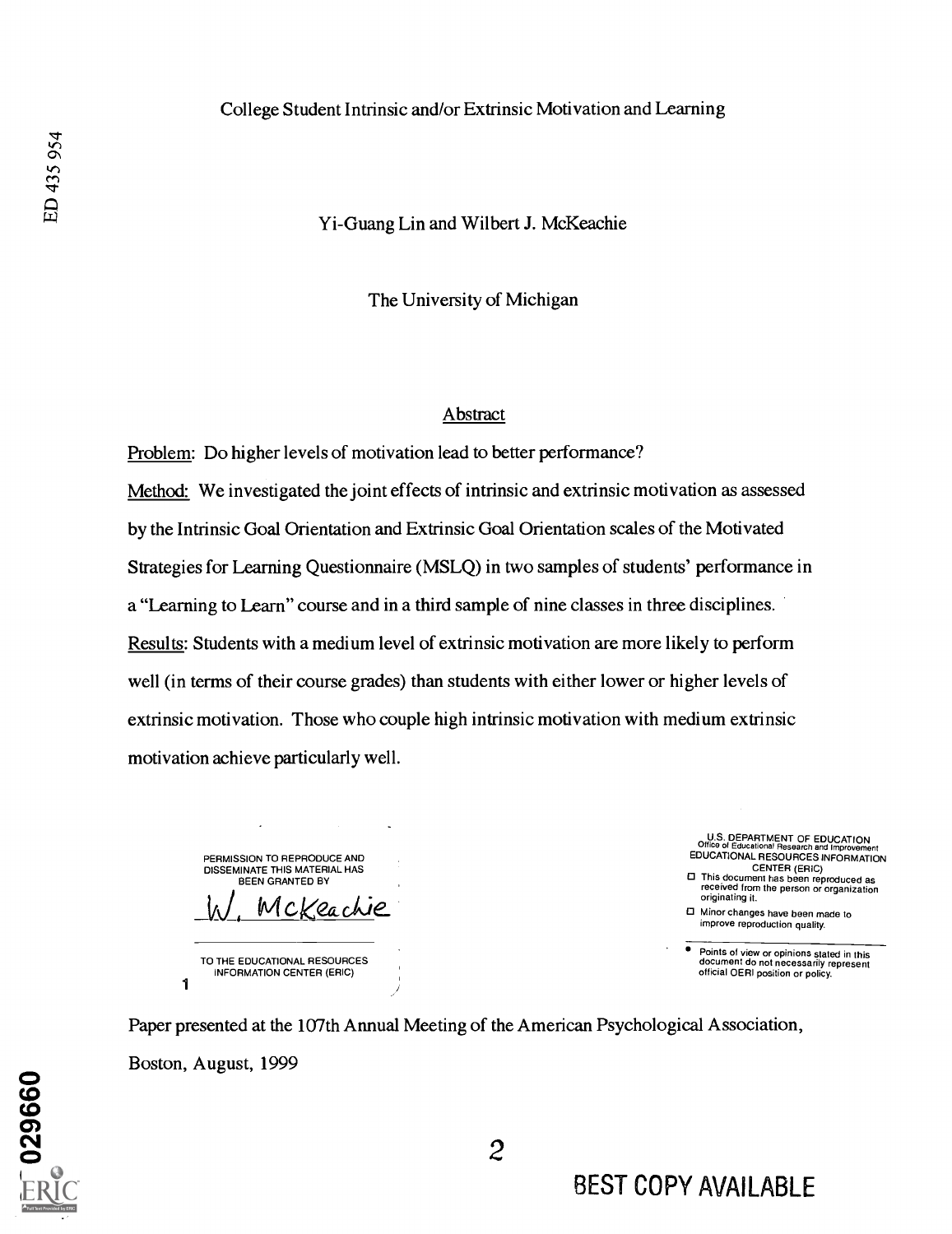In recent years a plethora of bi-polar terms have been proposed to describe student motivation and goals. Probably the oldest of these dichotomies is intrinsic vs. extrinsic motivation.

Extrinsic motivation has had a bad name ever since Harlow ( ) reported that monkeys who had enjoyed solving puzzles would, after being rewarded with food for each puzzle solved, no longer solve puzzles when they were not given the extrinsic reward of food. Monkeys who had not been given food continued to enjoy solving puzzles.

Are extrinsic and intrinsic motives necessarily incompatible? Certainly much research with humans since Harlow has found results similar to his. (Amabile, 1979; Harackiewicz, Manderlink & Sansone, 1984). And William Perry Harvard was fond of quoting the student who said, "I can't afford to get interested in this course because I have to get a good grade".

One of the goals of higher education is to increase motivation for life-long learning. If extrinsic motivation is really so damaging, our task is almost hopeless. Michael Pressley and his colleagues (Pressley et.al., 1998) found that every student in their interview study reported that getting a good grade was their overriding motivation in courses. To quote Pressley et al. (p353), "Students made it quite clear that all other goals were secondary."

Other theorists (e.g. Dweck, 1986; McKeachie, 1961) have proposed that college students have multiple goals in learning. Students want to master expert knowledge in their special fields. At the same time, they also want to obtain good grades in order to demonstrate their competence, a performance goal. Mastery and performance goals may play complementary roles in motivating student learning. However Harackiewicz, Barrron, Carter, Lehto and Elliot (1997) have shown that mastery and performance goals have different correlates. Harackiewicz, Barron and Elliot (1998) found that while mastery goals were related to interest, performance goals were more predictive of final grades in a

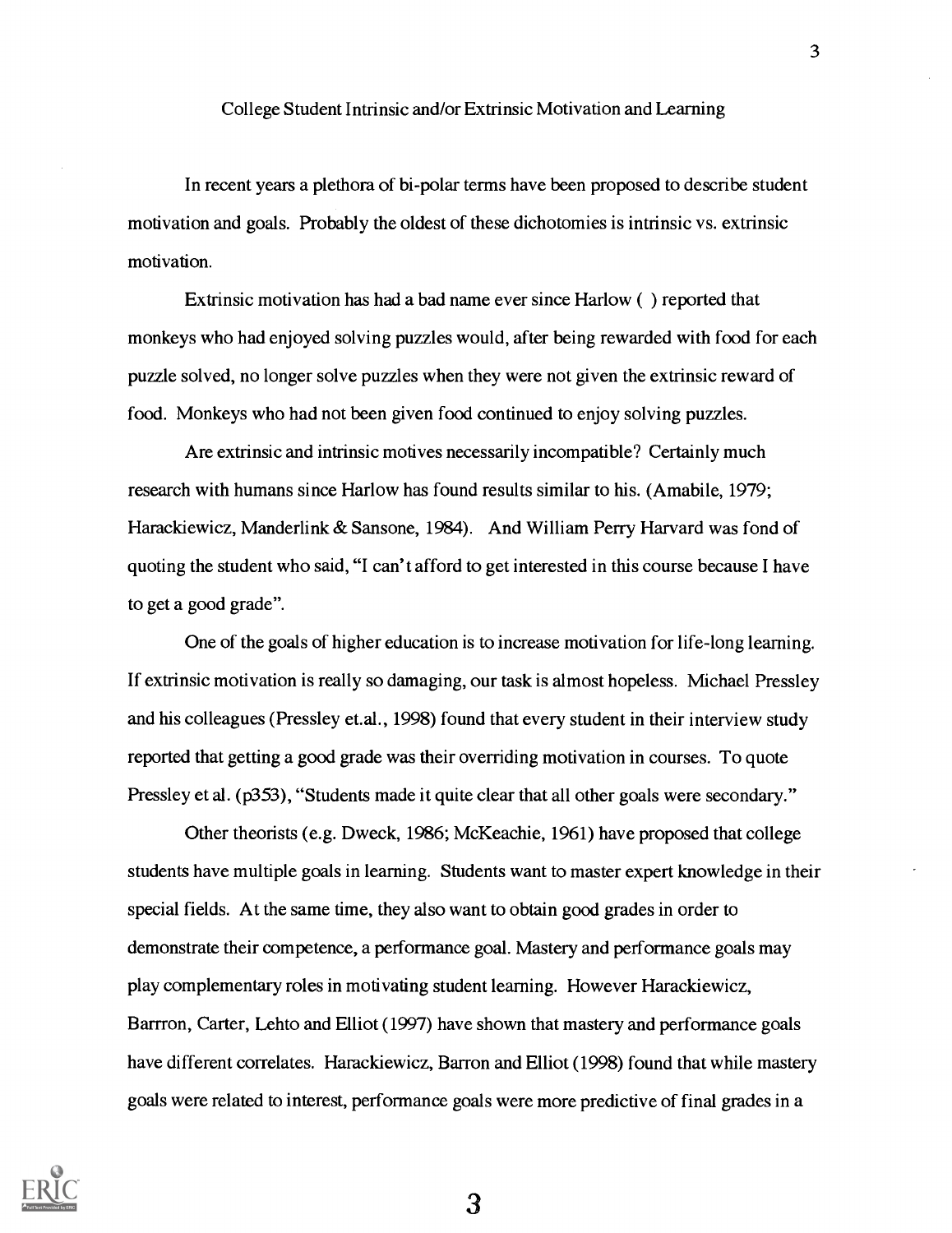psychology course. These findings, taken together with Urdan and Maehr's work (1996) with social goals for achievement, provide evidence for their theoretical standpoint that college students have multiple goals for learning. But are extrinsic motivation and intrinsic motivation necessarily incompatible? Our goal as teachers is to increase intrinsic motivation for lifelong learning. Yet it is unrealistic to think that we can persuade students that grades don't matter. The question is whether there may be optimal joint levels of these two goals to facilitate learning.

The present study investigated the joint effects of intrinsic and extrinsic goals on students' learning in an introductory psychology course and in several biology, English psychology and other social science courses. Can extrinsic motivation combine effectively with intrinsic motivation in affecting learning or are the two motivational orientations incompatible? Recognizing that few students are unmotivated for grades, we hypothesized that a medium level of extrinsic motivation in combination with high level of intrinsic motivation would be more effective in facilitating learning than either low or high levels of extrinsic motivation.

#### Method

#### **Participants**

The participants in this study consist of three samples of college students. The first sample had 75 students enrolled in a "Learning to Learn" course at a large research university. The second sample had 73 students in the same course in the following year. The third sample had 432 students of nine classes in three disciplines: biology, English literature, and social sciences in a liberal arts college, a comprehensive university and a community college.

#### Procedure

The Intrinsic Goal Orientation and Extrinsic Goal Orientation scales of the Motivated Strategies for Learning Questionnaire (MSLQ) (Pintrich, Smith, Garcia, & McKeachie, 1993) were used to assess students' intrinsic and extrinsic motivation. The

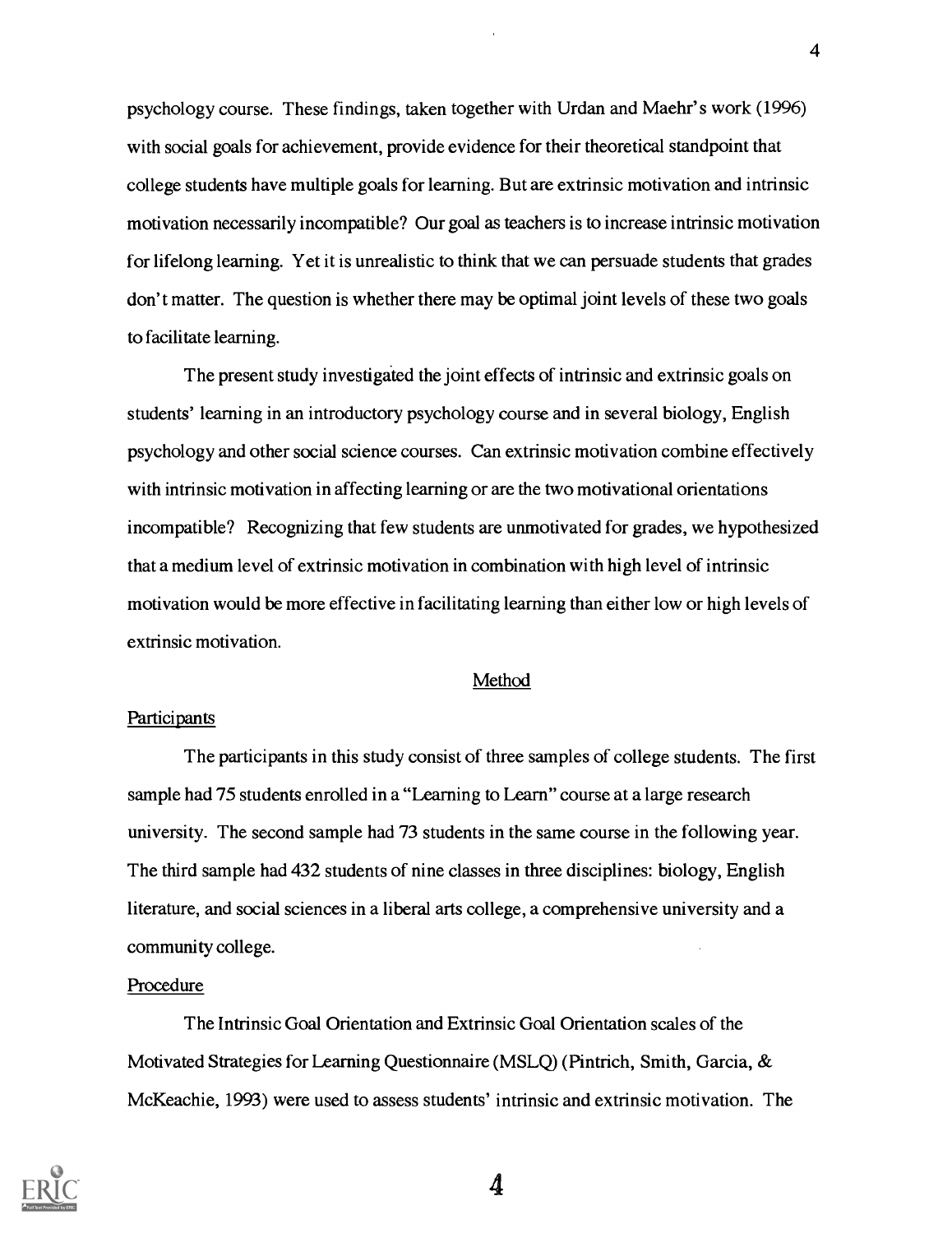Intrinsic Goal Orientation scale consists of 4 items. One of the items is: "I prefer work that is challenging." Another item is "I prefer course work that arouses my curiosity, even if it is difficult." The Extrinsic Goal Orientation scale has 2 items, one of which is "Getting good grades is my main goal for this course." The other item is "A good grade in this course is more important to me than what I learn from the course."

The participants completed a self-scored version of MSLQ near the end of semester with a 5-point scale ranging from 1 "not at all true of me" to 5 "very true of me". The MSLQ scales used in the third sample had a 7-point scale ranging from 1 "not at all true of me" to 7 "very true of me". The course grades of each class in the third sample were standardized with a mean of 50.0 and a standard deviation of 10.0 in order to aggregate the data for analysis. The scores of both scales were divided into low, medium and high levels to form a 3 x 3 table. The means of course grades of nine cells were computed.

#### Results

Tables 1, 2 and 3 present the cell means of course grades of joint effects of the intrinsic and extrinsic goal orientation. In all three samples students with a medium level of extrinsic motivation and high intrinsic motivation have higher mean course grades than students with either low or high extrinsic motivation.

Insert Tables 1, 2 and 3 about here

#### **Conclusions**

As our results indicate, a moderate level of extrinsic motivation is better than a high level, while higher levels of intrinsic motivation are positively related to grades. These results suggest the importance of considering curvilinear relationships and interactions when generalizing about the effects of different goals or motives on performance. They also reveal that teachers need not eliminate all motivation for good grades in order to achieve both cognitive and lifelong learning goals.

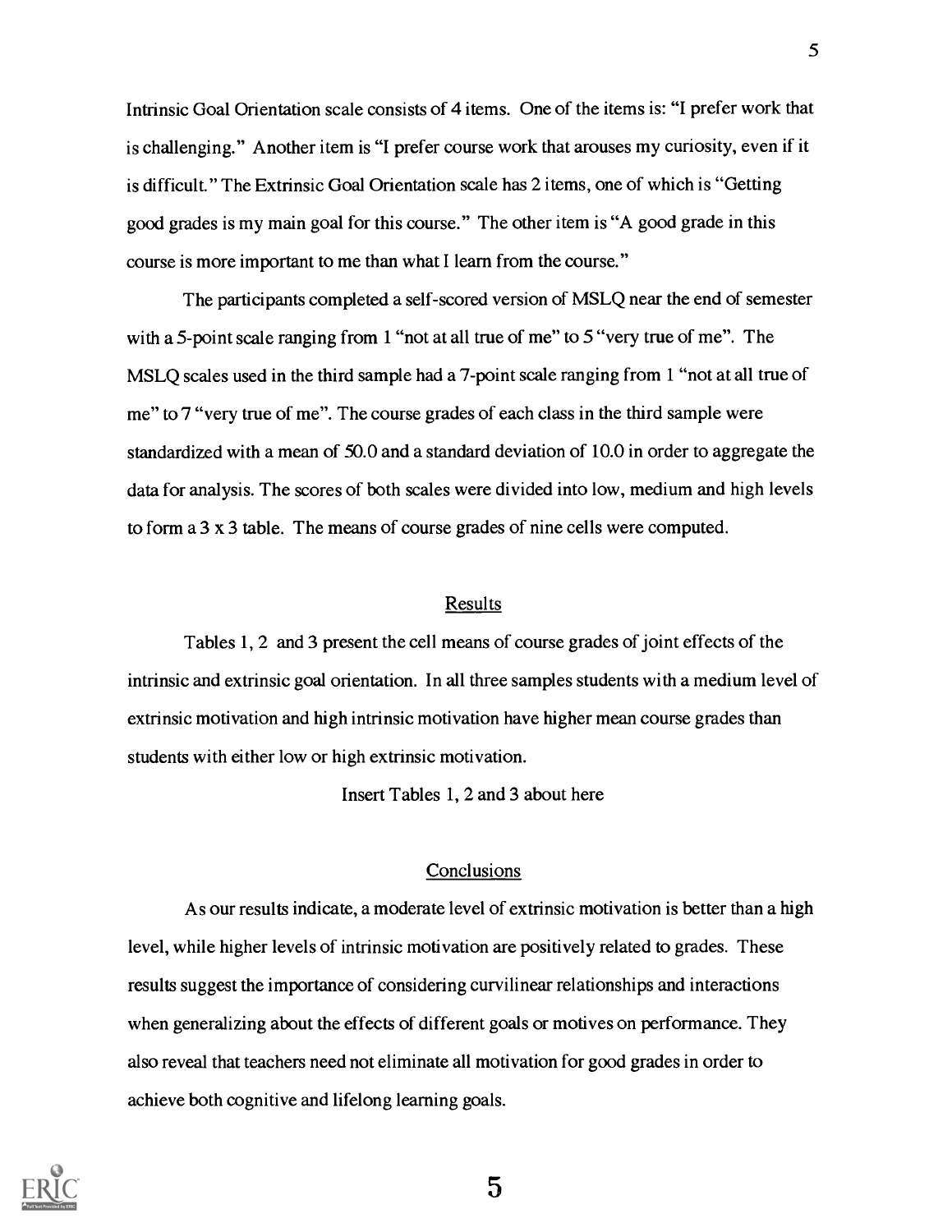#### References

- Amabile, T. M. (1979). Effects of external evaluation on artistic creativity. Journal of Personality and Social Psychology, 37, 221-223.
- Dweck, C. S. (1986). Motivational processes affecting learning. American Psychologist, 41, 1041-1048.
- Harackiewicz, J. M., Barron, K. E., Carter, S. M., Lehto, A. T. & Elliot, A. J. (1997). Predictors and consequences of achievement goals in college classroom: Maintaining interest and making the grade. Journal of Personality and Social Psychology, 73, 1284-1295.
- Harackiewicz, J. M., Barron, K.E., & Elliot, A. J. (1998). Rethinking achievement goals: When are they adaptive for college students and why? Educational Psychologist, 33, 1-21.
- Harackiewicz, J. M., & Elliot, A. J. (1993). Achievement goals and intrinsic motivation. Journal of Personality and Social Psychology, 65, 904-915.
- Harlow, H. F., Harlow, M. V., & Meyer, D. R. (1950). Learning motivated by a manipulation drive. Journal of Experimental Psychology, 40, 228-234.
- McKeachie, W. J. (1961). Motivation, teaching methods, and college learning. In M. R. Jones (Ed.) Nebraska symposium on motivation (pp.111-142). Lincoln, NE: University of Nebraska Press.
- Pintrich, P.R., Smith, D. A. F., Garcia, T., & McKeachie, W. J. (1993). Reliability and predictive validity of the Motivated Strategies for Learning Questionnaire (MSLQ). Educational and Psychological Measurement, 53, 801-813.
- Pressley, M., Van Etten, S., Yokoi, L., Freebern, G., & Van Meter, P. (1998) The metacognition of college studentship: A grounded theory approach. In Hacker, D.J. , Dunlosky, J., & Graesser, A.C. (Eds.) Metacognition in Educational Theory and Practice. Mahwa, NJ: Erlbaum.



6

 $\overline{a}$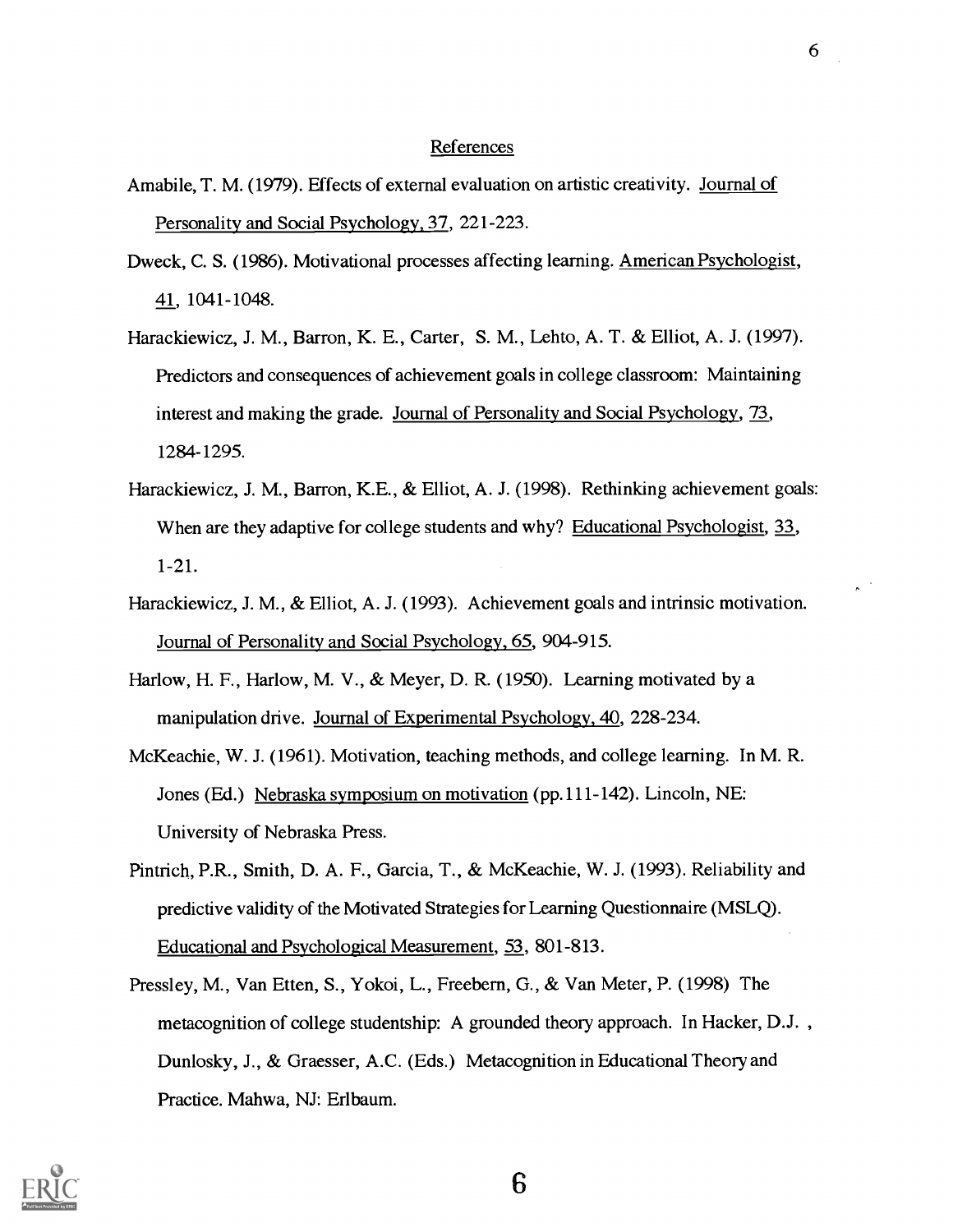Urdan, T. C., & Maehr, M. L. (1995). Beyond a two-goal theory of motivation and achievement: A case for social goals. Review of Educational Research, 65, 213-243.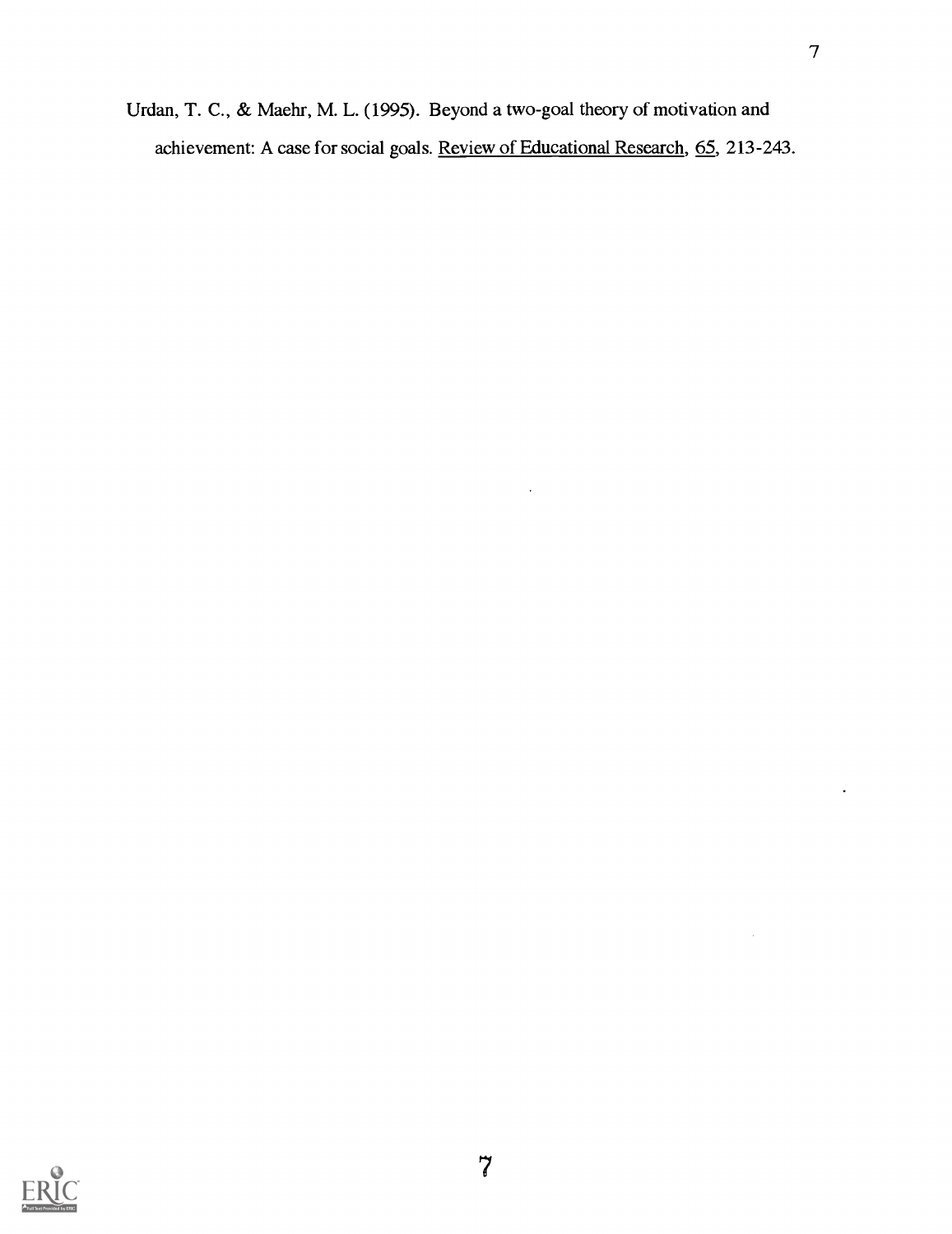Table 1. Means and Standard Deviations of Course Grades of Sample 1

|                   |      | Low    | Medium | High   |     |
|-------------------|------|--------|--------|--------|-----|
|                   | Low  | 7.0    | 6.5    | 5.5    | 5.9 |
|                   |      | (1.0)  | (1.5)  | (2.7)  |     |
| Intrinsic         |      | $N=3$  | $N=4$  | $N=11$ |     |
| Motivation Medium |      | 6.3    | 6.8    | 4.4    | 5.9 |
|                   |      | (2.7)  | (1.6)  | (2.8)  |     |
|                   |      | $N=6$  | $N=9$  | $N=8$  |     |
|                   | High | 6.6    | 7.2    | 6.7    | 6.8 |
|                   |      | (2.0)  | (2.0)  | (1.7)  |     |
|                   |      | $N=11$ | $N=10$ | $N=11$ |     |
|                   |      | 6.6    | 6.9    | 5.6    | 6.3 |
|                   |      |        |        |        |     |

Extrinsic Motivation

Course grade:  $1 = D$ ,  $9 = A +$ 

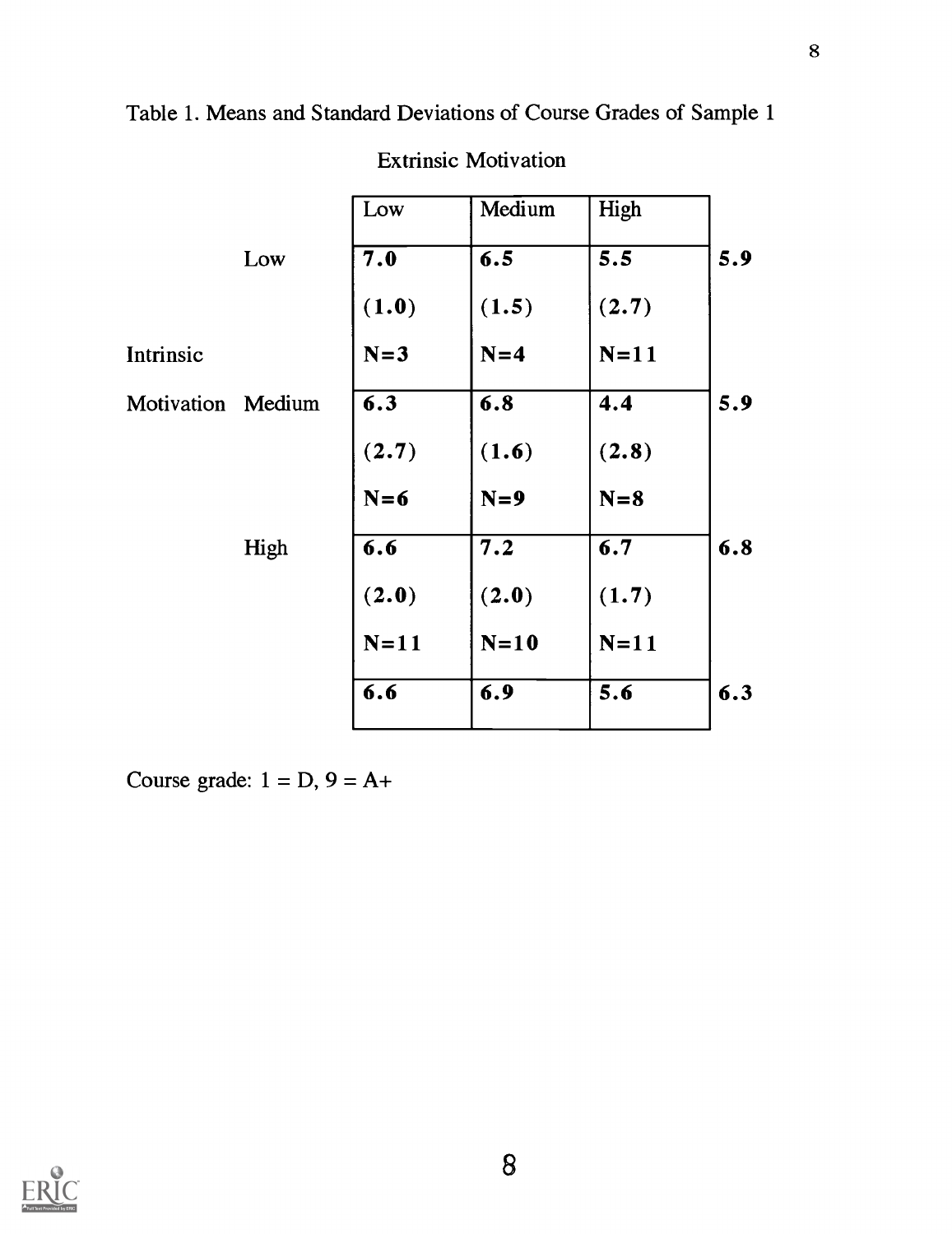Table 1. Means and Standard Deviations of Course Grades of Sample 2

| Medium<br>High |                                                     |
|----------------|-----------------------------------------------------|
| 6.1            | 6.0                                                 |
| (1.3)          |                                                     |
| $N=13$         |                                                     |
| 6.0            | 6.8                                                 |
| (2.9)          |                                                     |
| $N=5$          |                                                     |
| 6.6            | 6.7                                                 |
| (1.7)          |                                                     |
| $N=8$          |                                                     |
| 6.2            | 6.5                                                 |
|                | (2.4)<br>$N=6$<br>(1.0)<br>$N=7$<br>(0.7)<br>$N=10$ |

# Extrinsic Motivation

Course grade:  $1 = D$ ,  $9 = A +$ 

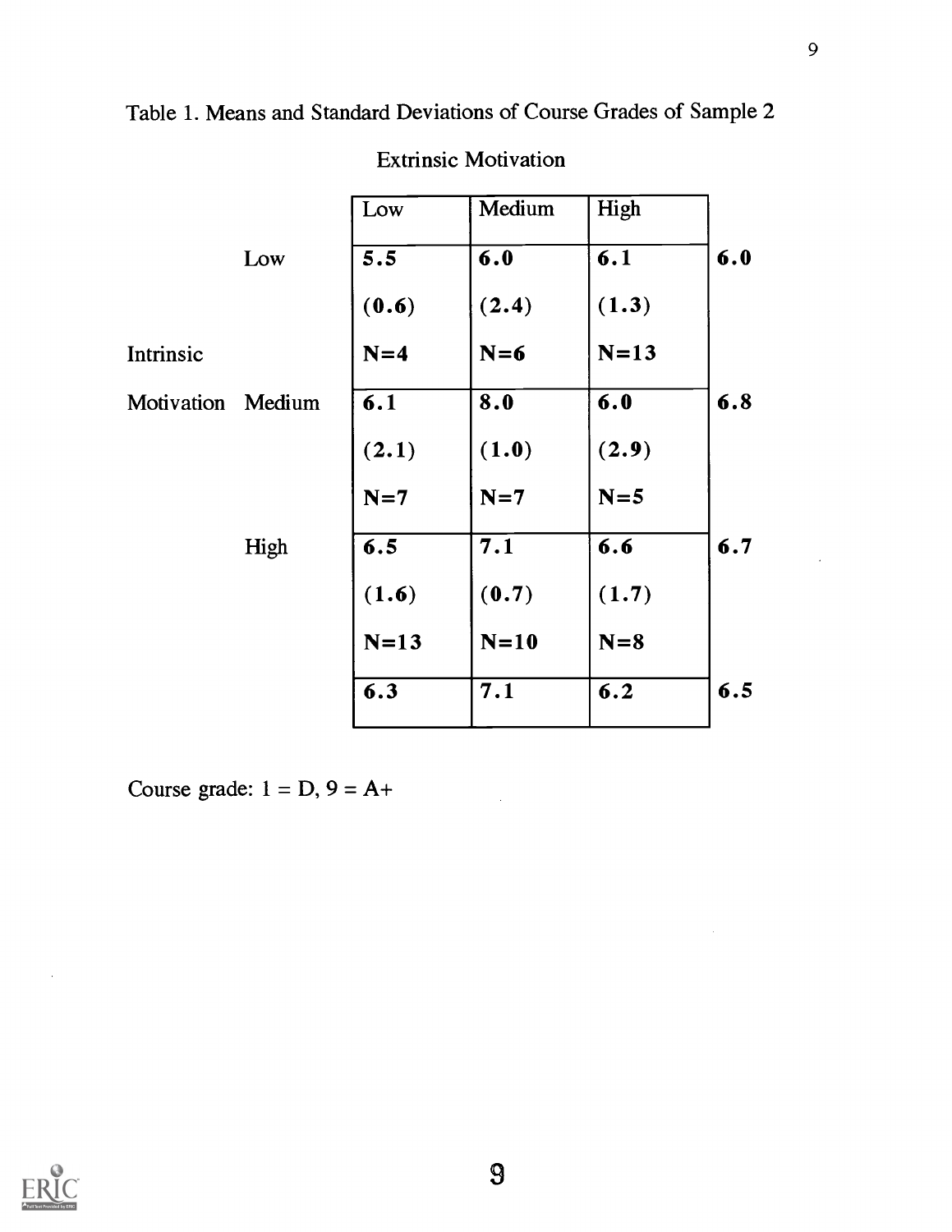Table 1. Means and Standard Deviations of Course Grades of Sample 3

|                   |      | Low      | Medium | High   |      |
|-------------------|------|----------|--------|--------|------|
|                   | Low  | 45.8     | 49.1   | 51.0   | 48.4 |
|                   |      | (9.5)    | (11.8) | (8.8)  |      |
| Intrinsic         |      | $N=77$   | $N=21$ | $N=69$ |      |
| Motivation Medium |      | 49.7     | 50.5   | 50.2   | 50.2 |
|                   |      | (10.5)   | (9.2)  | (9.0)  |      |
|                   |      | $N = 38$ | $N=46$ | $N=39$ |      |
|                   | High | 50.4     | 55.8   | 52.3   | 52.5 |
|                   |      | (11.1)   | (7.9)  | (7.6)  |      |
|                   |      | $N = 58$ | $N=42$ | $N=42$ |      |
|                   |      | 48.2     | 52.7   | 51.1   | 50.3 |
|                   |      |          |        |        |      |

Extrinsic Motivation

Course grade is standardized score with mean  $=$  50, standard deviation  $=$ 

10.

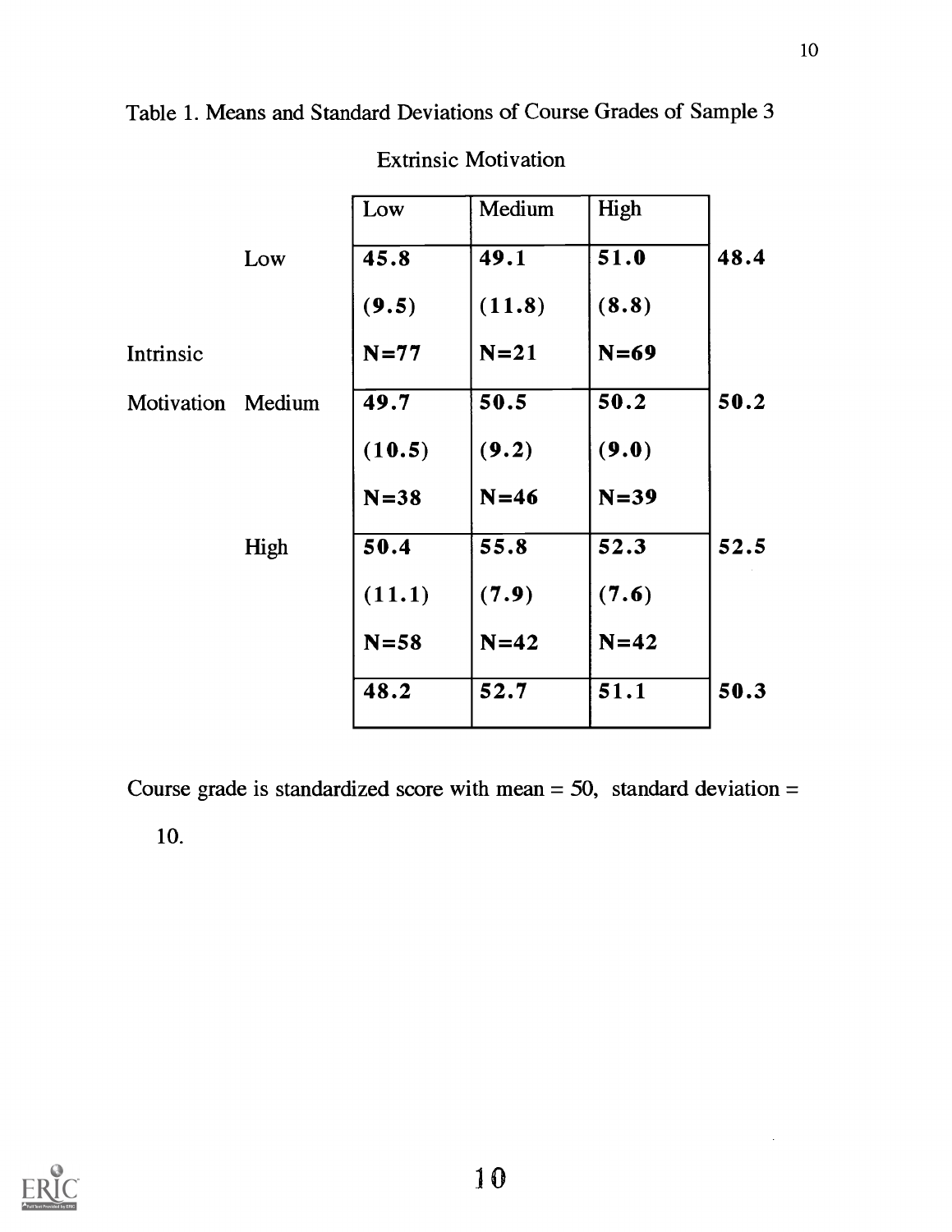

#### U.S. Department of Education



Office of Educational Research and Improvement (OERI) National Library of Education (NLE) Educational Resources Information Center (ERIC)

# REPRODUCTION RELEASE

(Specific Document)

| I. DOCUMENT IDENTIFICATION:                                             |                          |
|-------------------------------------------------------------------------|--------------------------|
| Title College Student Sultinsic on for Extrinsic Motwation and Learning |                          |
| Author(s): Vi Guang Lin and M. J. M Keachie                             |                          |
| Corporate Source:<br>U. of Michigan                                     | <b>Publication Date:</b> |

### II. REPRODUCTION RELEASE:

In order to disseminate as widely as possible timely and significant materials of interest to the educational community, documents announced in the monthly abstract journal of the ERIC system, Resources in Education (RIE), are usually made available to users in microfiche, reproduced paper copy, and electronic media, and sold through the ERIC Document Reproduction Service (EDRS). Credit is given to the source of each document, and, if reproduction release is granted, one of the following notices is affixed to the document.

If permission is granted to reproduce and disseminate the identified document, please CHECK ONE of the following three options and sign at the bottom of the page.

| The sample sticker shown below will be<br>affixed to all Level 1 documents                                                                                    | The sample sticker shown below will be<br>affixed to all Level 2A documents                                                                                                                                                                                                           | The sample sticker shown below will be<br>affixed to all Level 2B documents                                                    |  |
|---------------------------------------------------------------------------------------------------------------------------------------------------------------|---------------------------------------------------------------------------------------------------------------------------------------------------------------------------------------------------------------------------------------------------------------------------------------|--------------------------------------------------------------------------------------------------------------------------------|--|
| PERMISSION TO REPRODUCE AND<br>DISSEMINATE THIS MATERIAL HAS<br><b>BEEN GRANTED BY</b>                                                                        | PERMISSION TO REPRODUCE AND<br>DISSEMINATE THIS MATERIAL IN<br>MICROFICHE, AND IN ELECTRONIC MEDIA<br>FOR ERIC COLLECTION SUBSCRIBERS ONLY.<br>HAS BEEN GRANTED BY                                                                                                                    | PERMISSION TO REPRODUCE AND<br>DISSEMINATE THIS MATERIAL IN<br>MICROFICHE ONLY HAS BEEN GRANTED BY                             |  |
|                                                                                                                                                               |                                                                                                                                                                                                                                                                                       |                                                                                                                                |  |
| TO THE EDUCATIONAL RESOURCES<br><b>INFORMATION CENTER (ERIC)</b>                                                                                              | TO THE EDUCATIONAL RESOURCES<br><b>INFORMATION CENTER (ERIC)</b>                                                                                                                                                                                                                      | TO THE EDUCATIONAL RESOURCES<br><b>INFORMATION CENTER (ERIC)</b>                                                               |  |
|                                                                                                                                                               | 2A                                                                                                                                                                                                                                                                                    | 2B                                                                                                                             |  |
| Level 1                                                                                                                                                       | Level 2A                                                                                                                                                                                                                                                                              | Level 2B                                                                                                                       |  |
|                                                                                                                                                               |                                                                                                                                                                                                                                                                                       |                                                                                                                                |  |
|                                                                                                                                                               |                                                                                                                                                                                                                                                                                       |                                                                                                                                |  |
| Check here for Level 1 release, permitting reproduction<br>and dissemination in microfiche or other ERIC archival<br>media (e.g., electronic) and paper copy. | Check here for Level 2A release, permitting reproduction<br>and dissemination in microfiche and in electronic media<br>for ERIC archival collection subscribers only                                                                                                                  | Check here for Level 2B release, permitting<br>reproduction and dissemination in microfiche only                               |  |
|                                                                                                                                                               | Documents will be processed as indicated provided reproduction quality permits.<br>If permission to reproduce is granted, but no box is checked, documents will be processed at Level 1.                                                                                              |                                                                                                                                |  |
|                                                                                                                                                               | I hereby grant to the Educational Resources Information Center (ERIC) nonexclusive permission to reproduce and disseminate this document                                                                                                                                              |                                                                                                                                |  |
| to satisfy information needs of educators in response to discrete inquiries.                                                                                  | as indicated above. Reproduction from the ERIC microfiche or electronic media by persons other than ERIC employees and its system<br>contractors requires permission from the copyright holder. Exception is made for non-profit reproduction by libraries and other service agencies |                                                                                                                                |  |
|                                                                                                                                                               |                                                                                                                                                                                                                                                                                       |                                                                                                                                |  |
| Signature:                                                                                                                                                    |                                                                                                                                                                                                                                                                                       | $Y/G$ , $L \wedge N$<br>Printed Name/Position/Title: $U \cdot \nabla \cdot A \sim \nabla \angle H \wedge E$<br>OF.ofPsychoco6Y |  |
| Sign<br>here, $\rightarrow$<br>Organization/                                                                                                                  |                                                                                                                                                                                                                                                                                       | '64-3520                                                                                                                       |  |
| please                                                                                                                                                        | E-Mail Address:                                                                                                                                                                                                                                                                       | 2755<br>Date:                                                                                                                  |  |